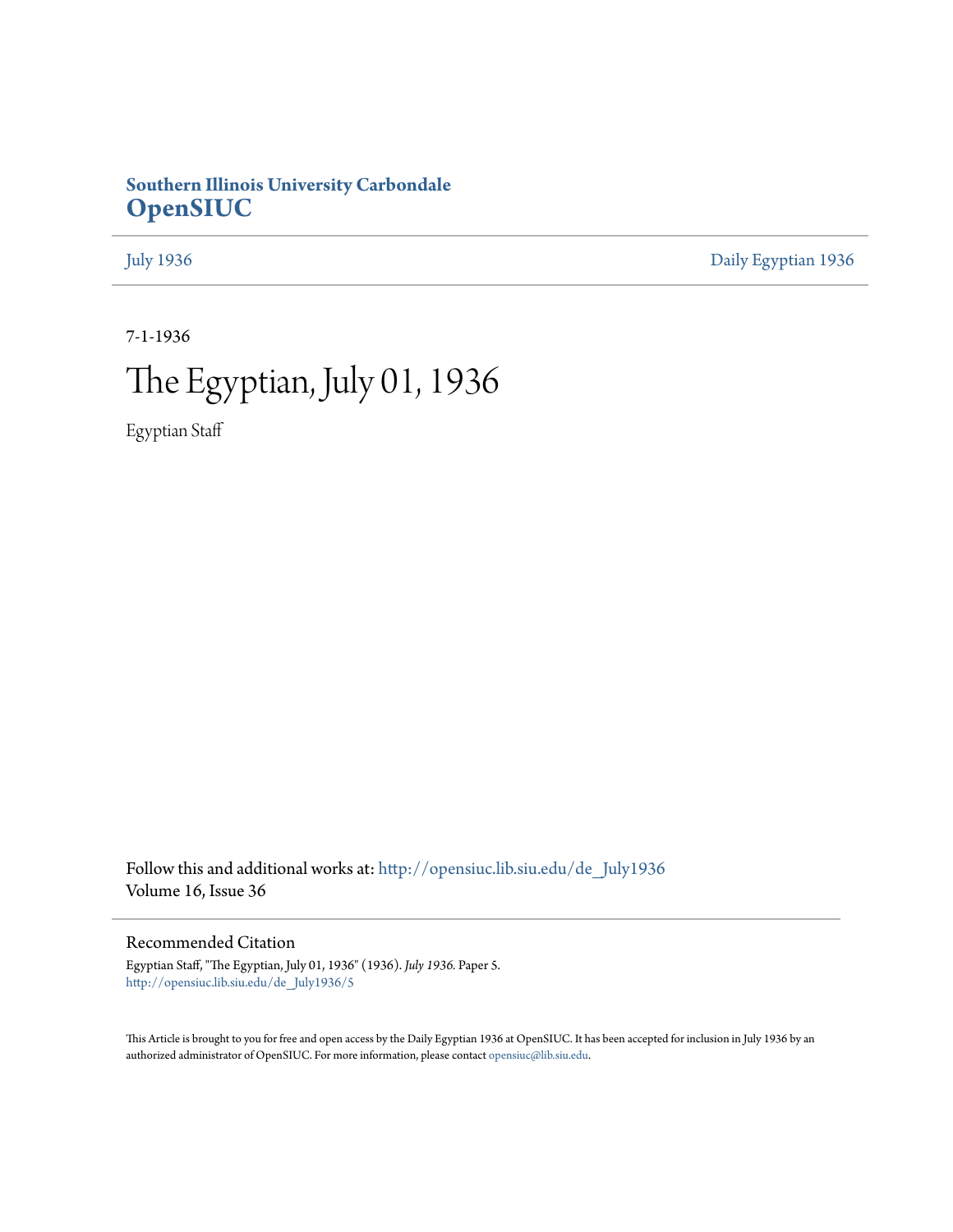

**Sessions Then** 

The plans for the new S. I. T. C. .<br>ootball stadium, which were due about the middle of May, are now possession of the school. There is very little linne however the



Modern Problems Club, Student Workers Union which a part of it will sosay. The which a part of it will sosay. The segment form will not be chychar like Dunbars Send Students

**MISS KRAUSE ALSO ATTENDS** Miller and Richards,

Saba Selected As **Representatives** 

will be concrete.<br>The stadium proper will see the political spin-<br>5600 people. The front of the ediffice<br>5600 people. The front of the edifficient<br>order that temporary leechers and y<br>be installed in 'case' of corriflow<br>pro First example organizations, Modern<br>Problems club, Student Workers Union and Dunkar Society will be represented at the American Youth Constructions. The seats will be reached by menus no search will be readed by means of the inter-<br>enthropy starting from the Inter-<br>r of the building, thus enabling late-<br>measure to bother only a relatively<br>will number of phone. urday, and Sunday. The delegate<br>selected are Evelyn Miller and Mar delegate

**Ecology Class Makes** 

und growth

Undernenth the seats, lan Richards from Modern Problem Chaperment and sease, strategy and the moving of the Stadent charge of the method of the Stadent charge rooms. All of Workers Union. Annematic Krause the transfer of the generality department is also the function of the ge he moved into the new building attending the congress.

by have the move in the line of the congress its congress of the American and particularly in the congress in the animal particular in the congress of the animal congress in the congress of the sphere and except the congr

m will be included in the photogroup control to youth control with the included in the photogroup control of the transfer of the control of the transfer of the control of the control of the control of the control of the c promenade and sprinting track will plan a bette be ready for use in had weather.<br>This will give the advantage of preshort-distance men.

Structure of Brick And<br>Concrete Will Seat<br>5,000 People

**BLEACHERS WILL<br>ADD 1000 MORE** 

Storage Rooms, Indoor<br>Track To Be Under

Stadium Seats

of brick while most of the remainde

arly suitar.

The stadium will be topped with a two lination. A program to a formulated on the land of a state of consults of the state of the state of  $\frac{1}{2}$  is a state of  $\frac{1}{2}$  is a state of the state of the state of  $\frac{1}{2}$  is a state of  $\frac{1}{2}$  is a sta fourteen flagpoles each to be two<br>ty-five feet apart. In the center ine stadium on the top deck will located a press booth. The district of the structure will be .331 feet long.  $\mu$  probably to restated.<br>
I revision to experiment probably probably the set of engaging employed bigden<br>
is in the set of the set of the set of the set of the set of the set of the set of the set of the set of the set

### **FULKERSON HAS REPRINT MADE IN** ED. QUARTERLY

Appearing in the quarterly publi-<br>tion of "Educational Abstracts" is  $\frac{16}{16}$  to the Christian Youth Council<br> $\frac{16}{b}$ . North America will be analyzed. article by Elbert Fulkerson, "Pub-The article discusses mean<br>10 Squihern Division of th Teachers Associatio people of this section usness of conditions limscale<br>allohal oppertunities, The ion areas with the Pinckneyville strip of public<br>by netheroids discussed was made at the Pinckneyville strip discussions<br>and building, publicly setting on Saturday. This feature is a strip rs and bulletins, publicity addres

Fulkerson is principal of the ed by leading botanists. Mr. Fulkerson is principal of the jest by leading notamics.<br>Activative Transport School and is 1 at addition to the study conducted<br>at schilling Hermiter on the factive by Dr. Bulley, the "mine authorities"<br>of the results

est Since 1931: Two Enrollment figures for University<br>High, School this summer reached<br>a new summer high mark according<br>to a tabulation from the president's<br>office, . The corollment of 139 luke<br>summer is surpassed only by the 213

office. The enrollment of 139<br>suggested only the supposed only by the<br>in school in the summer of<br>when two six-weeks terms were also that the time the enrollment for<br>the six weeks was only 125<br>73 registrations for the secon . سومبر<br>100 ີ້າລະ ໄ

This summer, shows a large the<br>crease over the 148 registered isst<br>summer ind nore than doubles the<br>1934 summer figure of 81, Registra-<br>tion in 1933 was 1932<br>enrollment was 193.



re ivermal schools by the syth Gett<br>al Assembly,<br>This money will make it possible This money will make it possible<br>for the biennium, The work planned<br>for the biennium, The work has been<br>held up for the past several months

To Complete Repair Work Begun This Yr.

Improvements To Be<br>Made In Old Science.

Library, Wiring

**MAKES TOTAL** 

because available funds were not su because available funds were not suf-<br>
flectent to complete all the repairs.<br>
Some time use the college was<br>
gravited as 815,000 improvement fund<br>
which WPA authorities supplemented<br>
to to 33.586. Counting out the \$1,298.5

rotal contracts in the distribution of the distribution of the distribution of the state of the state of the state of the state of the college, cutting down waste of current through in

The money allotted to general<br>work will go for re-roofing, refloor-<br>ing and repainting the old Science<br>Building and to fiveproofing the halls

and stairways and repainting the Li brary. Some alterations on the third of the Chemical and Manua Arts Building will also be made, Heating and plumbing work include modernizing the plumbin and heating systems of the old Selence Building as well as setting equipment for the Physics Depar the third floor. ment on of the Che cal and Manual Arts Building

**SUMMER CONCERT** BY ORCHESTRA **GIVEN THURSDAY** 

Large Crowd Present At First of Series of Summer Term

**Study At Strip Mine** Near Pinckneyville very profitable study of the

singing were:<br>Moonlight and Roses.<br>The Bells of St. Marys.

My Old Kentucky Ho<br>Mother, Machree, Long Long Ago.

Tuesday afternoon at 3:30 members of La Reimion Galilens encoded a photo calculation of the second as the second as finith  $\alpha$  After swimmling and Miss Smith. After swimmling and Miss Smith. After swimmling and phaying m Will Make It Possible

Miss Smith. Atter swimming and playing monopoly in Prenefic the group suppose appear on the law of the Prenefic the prenetic organizations on the campus which is remaining petty during the summaring performance and it is b OF \$51,337.50

DOCTORS DEGREES TO BE INCREASED BY SEVEN FOR **COMING YEAR** 

Six New Teachers Will Have Ph.D. Degree

**DAVIS AND NOLEN** RECEIVE PH.D.

### All New Teachers To Be Hired Will Have Doctors Degree

When the Normal School Boat approves the appointment of four<br>teachers to the faculty of the South The plans now complete in the bachers to the faculty of the South-<br>rest architecture of the condition and for the second intervent intervent conditions state. The plans is expected at the second of the poster of the second

experience of the properties are the left in the control of philosophy de-<br>Collective of the system of the Southern Control of the Southern (Collective Section 1992).<br>Control of the control of the control of the control of

versity in June and J. Cary Davis o nel board and the foreign language department ex-<br>the auditorium peets to receive his doctor's degree is<br>die Library and from the University of Chicago blis<br>with standard, summer. Dr. Agnes Murphy, German

in orde teacher last year, resigned general) to be married, leaving this year increase in doctor's degrees on the Science faculty seven in number

William B. Schneider who received<br>as A. B. and M. A. degrees from the ds A. B. and M. A. degrees from the<br>Intversity of Illinois will teach Engsh. He expects to complete his doc-<br>or's degree from the University of Chicago this summer. For a time he taught at the Eastern Illfnois State Teachers College at Charleston, at the Indiana State University Exten tion branch in East Chicago Indiana .u. Litumus<br>Tinivarsit and for two years in the University<br>of Chicago. For the past six yea  $\frac{m_{\rm m}}{M}$ Mr. Schneider has ha m... Scunencer nas been a member of<br>the staff of the Chicago Y. M. C. A<br>College. He is a member of Phi Bets<br>Kappa, the national honovary scho-<br>lastic fraternity. Dr. Willard Gersbacher

WH serv assistant professor of botany. He from the Southern Illinois Str<br>Teachers College and both is mast

of arts and doctor of philas 

The first of a sesies of cutokov is the associated the cutokov is a sesied of the cutokov is the cutokov in the cutokov is the cutokov in the cutokov is the cutokov in the cutokov is the cutokov in the cutokov is the meas philosophy degree from Columbia th summer

ummer<br>Mr. Bowden has published severa<br>The same of which, "In Defense of ir, Bowden aas published several<br>Ma, one of which, "In Defense of<br>norrow," won'the National Agar<br>and in 1931, As a result he was<br>(Continued on page four)

# TO BE TOMORROW Representatives To Lake Geneva Republican

epublican National<br>Convention Will Be Discussed

**ART EXHIBIT IN OLD SCIENCE** 

Forum On Educational **Problems Presented** By Four Students

The third of the series of chapel erograms being given each Tuesday 

All of the entertainment to be - All of the entertainment to be further<br>national particular that the contributed by the actuators,<br> $A$  are further than the contributed and the contributed as the contributed as the contribution<br>is sion meeting, convenes The social science meeting will

Present the Democratic Convention and a secretary to the Reynblican Convention and the matrices of the Library Branch Convention and the property of the Library of the Library of the Library of the Library of the Library o DR. C. F. MALMBERG The Humanities Division will we

me rangears in the newly-sereof liss Glanys<br>nrt department w les art department will exhibit<br>The exhibition will be entitled<br>The exhibition will be entitled<br>rican Regional Painters of the 

The third of the group program<br>will be given by the Profession<br>Studies division in the auditoria Studies division In the Allyn Building, Robert Difflule of the situation<br>and will be in charge of the stu-<br>problems. Four studients will be<br>problems. Four studients will problems and the studient<br>density and the studients of the studients in the Allyn Building, Pobort  $D(n+1)$ "How may we profit from the way in which England and the educational problem?" by<br>Muser, "What should be to<br>of our suidance program?"<br>"  $O(1)$ the nature hy Airs Winifred Perry, and "What nents have proved successful in ments nave proves successomers<br>viding an educational program<br>Miss Oradelle Molan, Accord<br>Dean George D. Wham, head Miss Gravene Molan, Accords.

### MYCOLOGY CLASS **TO WOLF LÁKE** FOR FIELD TRIP

Camp Hutchens and Wolf Lake Camp Huenens and Wolf L<br>furnished an attractive place<br>Miss Goddard's Mycology class<br>hold a picnic and field trip on S

day,<br>day,<br>The morning was spent in collect-<br>ing Tungl and exploring the camp camp<br>plant with attention to the many forms which are native to the plac After eating a picnic lunch in the large mess hall, the group visited the lake, observing the botanical forms.

Both the camp and the lake proveeven more attractive than anyone

a compare attention than any one of the Library and the compared and the college is forely the plane of Gamma Technical Director-Maynard Sentember 2011 and the state a place is located The Library fractor of Gamma Technica

# Will Present Richard<br>Brinsley Sheridan's<br>Comedy, 'The Rivals' Four students who attended the Four statutes who attended the experiment of the P. M. C. A. and Y. W. C. A. have returned to the campus atter the four Lake Gone- ya, Wiscombin. From June 13-13 was the Company and Godwin Teterator of property and Conditi **STUDENT TICKETS** Players Considered<br>One Of Best Stock Companies in U.S.

men.<br>
At the Y. M. C. A. session 22<br>
delegates from 63 colleges in 9 states<br>
were present. Research and discus-<br>
sion groups were the fectures, with<br>
such important speakers as Dr. T. 2<br>
Such important speakers as Dr. T. 2 Presenting a revival of Richard Brinsley Sheridan's brillistat eightent<br>reaction of Brinsley conceal, "The Rivats", the filtery players will appear be<br>fore the stitute players will appear before the stitute of the stitute<br> such important speakers as Dr. Koo, Toyehiko Kagawa, and leaders. The topics air<br>Eage as teaders. The topics air<br>were religion, vocational counter-<br>reversion, peace, international<br>recreation, peace, international<br>tions, mo

The same subjects received much discussion at the Y. W. C. A. con erence,



Is Determining Type of<br>Exams and Tests<br>Given In Illinois

### IS CHAIRMAN ls First State Wide Project Conducted In United States

shether old or new. mactuar on or new. The famous<br>characters of the play tropp set forth<br>Bob Acres, 'Nirs, Malaprop,' 'Lydia<br>Lenguish,' 'Sir Lucius O'Trigger' and The project which the Research Committee of the lilinois Teacher<br>Training Institutions is now conducting to determine the type of tests Lenguelas. Sir Lucius O'Trigger and the post of the post of the post of the post of the book as real. New people. The sense of the production as sense designed by Mayazard Sample and evolves the very split of the Eighteen examinations and canninations used in linear states and the schedule species of the kind in the United States, recovering to Dr. W. A. Thalman of the construction of Party and the spectrum of the wave communicated with of Party and St

mass and when<br>set of the interestigation of the interestigation<br> $\mathcal{F}$  he purpose of the types of tests used<br>is to discover the types of tests used<br>in indical, and then to make practically in determining to whet<br>set obj tests are being used in achools toda ments should be required of pro-

pective teachers. In the gathering of this data In the gathering of this dia, one-<br>identical diameter and the diameter of the first diameter are as<br>builded to those still considered in the Ultimatic Tenders' of Chineses<br>the Ultimatic process of the Ultimatic property a

by the presidents of the colleges

chairman. For the project just men tioned Dr. Thaiman of Carbondale is the chairman. Dean G. D. Wham mittee, but Professor inities, but Professor W. G. Cisas.<br>superintendent of the Brush Training School, is taking his place a

The Research Committee has unde consideration several other projects Gamma Theta Upsilon

Holds Initiation For Six Members

time simply constructed so as to alow the play to move rapidly through ouř The program and cast of characters follow THE JITNEY PLAYERS

WILL BE VALID

ent series committee.

with the Juday players.<br>
"The Rivals" was written by Rich<br>
and Brinsley Shoridan at the age of<br>
23 and is considered one of the play-<br>
writing masterpleces of the late eight<br>
denth century. While widely read it

schools und colleges as a work of

professional theatre. According to ad

ance publicity, "The Jitney Player bring to this revival of that classi

comedy all the verve and exuberant

 $The$ 

freshness of acting which character

their productions

The Transformation of the Transformation of the Picker<br>Transformation of the Care of the Care of the Care of the Care of the Care of the Care of the Care of the Care of the Transformation<br>In the Care of the Care of the Car

arrison.<br>Captain Absolute—Jerry Bowman. Faz-John Neill.

Faulkland-Homer Hull. Bob Acres-Douglas Rowland.<br>Sir Lucius O'Trigger-John Ma-

nay.<br>David—Denis Plimmer, ...

ACT I.<br>ACT I.<br>Grene 1. A room in Mrs. Mala on's Apartments.<br>Scene 2. The Pump Room at Bath,<br>(During this scene the curtain will<br>e lowered to denote lapse of six

ours). ours).<br>
ACT II.<br>
Scene 1. Mrs. Malaprop's Room.<br>
Scene 2. Bob Acres' Lodgings. ACT III.

Scene 1. Same as Act 1. Scene 1.

Scene L same as Act 1, Scene R.<br>Scene 2. The North Parade.<br>Scene 3. King's Mead Fields.<br>Directed by Robert Bell.<br>Sets designed and executed by<br>Kaynard Samsen.

Staff for the Jitney Playe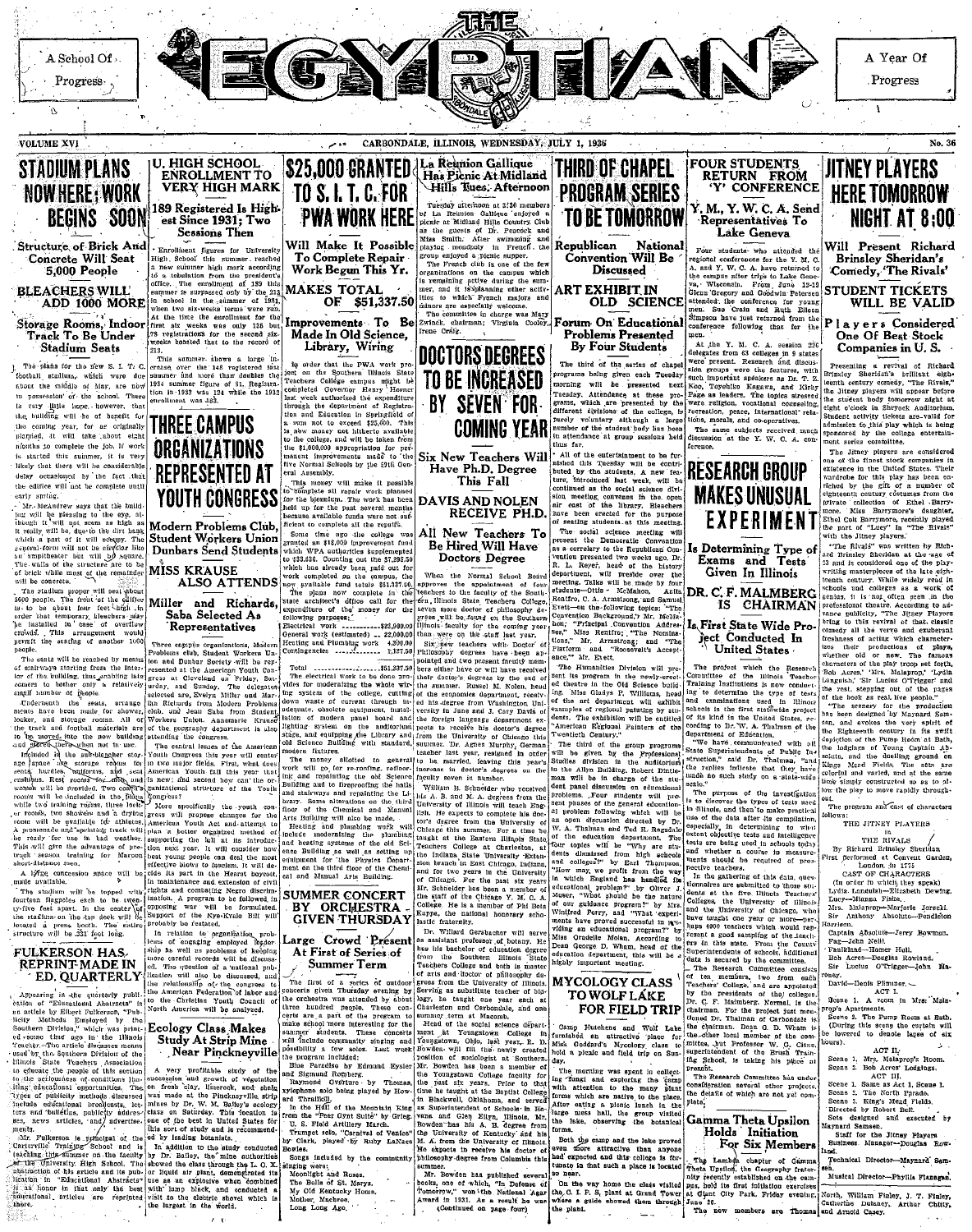|                  | <b>tectary develop</b>                                                                                                 |              |
|------------------|------------------------------------------------------------------------------------------------------------------------|--------------|
|                  | Charter Member Illinois College                                                                                        |              |
|                  | Press Association<br>Entered as second class matter in the Carbondale Post<br>. Office under the Act of March 3, 1879. |              |
| Editor           | EDITORIAL STAFF                                                                                                        |              |
| Associate Editor | Jasper Cross!                                                                                                          | N            |
| $T$ ypist        | www.iLucy Parrish<br>-----------                                                                                       | LEN<br>T.F.R |

REPORTERS<br>Genevieve Edmonds, Gilbert Vaught, Frank Elders, Evelyn Miller, Genevieve sommons, subert vaught, Frank Eiders, Evelyn Müler, Naturel, Marguerite Wilhelm, John Rogers, Ruth Ditterline, George S. Shyden, Tella May Smith, -Bernice Barnard, Lowell 'Hill, June Represent, Herschel Newcomb, **FACULTY ADVISORS** 

### Dr. R. L. Beyer and R. D. Faner **BUSINESS STAFF**

Business Manager . . . . . . . . . . . . . . . . . . . . ..Lester Riddle 

|    | FACULTY ADVISOR<br>Dr. T. W. Abbott                                                            |  |
|----|------------------------------------------------------------------------------------------------|--|
| ٠. | 1935 Member, 1936<br><b>Associated Collegiate Press</b><br>Distributor of<br>Collegiate Digest |  |
|    |                                                                                                |  |

### IT'S UP TO YOU, ALUMNI

Month of liard work and hours of careful planning on the part of administration officials at last reached a tangible result<br>last week as plans for the S. I. T. C. stadium arrived on the campus.

As originally planned, and as it still stands, the stadium work will have two-separate and distinct parts. The first of these has been fulfilled by the college administration, the second remains to be completed by the alumni of this college.

The matter up for the attention of the administration was the securing of federal aid for the stadium project and the allocation of federal funds and labor to this work. As a result of the energy and determination of such men as President Roscoe Pulliam, Business Agent Edward V. Miles, Jr., and Director of Athletics William McAndrew this federal aid was secured in short time. The project then struck a snag as the state architect's office was swamped under a load of work, delaying the drawing up of stadium plans. Persistance and time have just succeeded in removing this last obstacle from the path of the administrative officials. They have done their work—the rest is up to the afunni.

In order best to finance the purchasing of material for the stadium and also to perfect a permanent alumni unit here, it was deemed wise to create organizations of the alumni to aid in soliciting funds. These units have now been formed in every county served by this college. Since a large number of summer session stated by this conege, pitch a hage number of summer session regular school year, several are probably members of stadium<br>fund drive/committees. If you, as a former student, are not your cooperation is wanted. This money must be raised. If you fail in this project of financing the stadium, it may well mark the end of attempts to organize Southern aiumni. Surely former students

for attempts to organize solution attention. Surely former students<br>of this college will not fail in doing their share,<br>of the summer session who are (leachers regularly,<br>we ask cooperation. A stadium will prove a benefit making your alma mater better known. The administration, the federal government have both done their part—the rest is up to you.

### ۵Ĵ.

### A DECIDED STEP FORWARD

Significant of the progressiveness of the S. I. T. C. administration and of the sincere attempt to improve educational facilities at this institution are the stories appearing recently in the<br>Egyptian in regard to the faculty of this college for next year. The most recent of these appears this week carrying the information that the S. I. T. C. faculty list for the coming year will

include seven more Ph.D. degrees than that of last year, Almost meands sover upper a next respect that or last year, Almost<br>all new employers of the college will have received their doctor-<br>at the time school opens this fall.<br>Other items from time to time have carried the information

that various members of the faculty have been granted leaves of absence in order to work toward or complete work on their doctor's degrees. That this indicates a forward-looking attitude on the part of these individuals is obvious and that their seeking this training will be reflected in the improvement of instruction here is likely.

While a Ph.D. does not automatically make one a good teachr Annua a numero con a communication of scholarly research in a particular field, and the possessor of a doctor's degree is quite likely to field, and the possessor of a doctor's degree is quite likely to prove a superiorf experience, we pelleve jextuated there is shown be seen<br>real by an members of the factulty as soop of some in the seeing of the<br>interval behavior in the seeing some state and the Normal School Board have proved quite gene dicated their belief in the benefits of advanced degrees.

In line with the movement for improvement of instruction on this faculty, we feel that this curichment of the faculty with higher degrees is a worthy one and wish to commend the college for its securing of these new faculty members for the student body.





sour North and the must be a source of the must be contained and the model and the model and the present of the orchestra was through playing in chapt of the unnustral contained and the material playing in chapt of the unn NMAN THOMAS, OBVERBALLEWIS COREY, HARRY LAID-SCOTT MEARING and ROSE , LEWIS STEIN are leaders of the sumschool of the League for Indusmer school of the Jeapse or Industrial Denomin in New York, beginning Jum<br>19. The analysis of the basic space of the second in New York, beginning Jum<br>19. The author of the New York American Wall be War Amazing Langton of could surely think it. 

W. C. A. convention that "this part-<br>interval in the set of the contraction of the contraction, for<br>it will determine whether or not we conclude that the scalar shall in our future work recognize<br>shall in our future work affiliate with the American Youth Building a New World. The Industria

Bullding a New World, The Industrial<br>Girls collowed with the same action):<br>Girls followed with the same action):<br>In regrad to the trade nulon question,<br>the paid accretaries of the Y reject-<br>ad the proposal for immediate at

in the UKIMIKIS, new candidate in Witherlands (to president from the Urino Party, Couplin, Dr. Townsend, and Reference of the production of the property of the production of the property of the production of the property o aent.<br>AVILLIAM LEMKE, new candidate

Wee:

floreine

## 606 MAILBOX

THE EGYPTIAN.

FADEAWAY ARTIST

MORE MUSIC NOTES

Add interesting information: One<br>may have a jolly time listening to<br>the buifrozs in Lake Ridgeway from

 $\Delta_{\rm{eff}}$ 

cos MAILBOX<br>
incoreas to what group of Moris Star-<br>
as to what group of Moris Star-<br>
reside at 686 South Normal? They<br>
mute. be well-known somewhere, or<br>
mute. be well-known somewhere, or<br>
they would never need such a huge

Allright, Dick, 12's Your Taraf John Richard "Second Story" With tenbora has threatened dire things to the Egyptian staff and their little

to the Egyptian staff and their Bitter<br>of the state of the state of the state state state is so that is our<br>distinguishing the state of the state of the state of the state of<br>the state of the state of the state of the sta

This capacity is not be able to the state of the state of the state of the the that it is peak of price of the the that it is peak of priced away the shall be the state of the residents of Anly<br>by the Hall . All was real t gray automobile, instead of the cus

Steert Paasions—Formerly<br>
I accret Passions—Formerly<br>
If the two chat our Harold Budde<br>
I the two chat the same as a secret passion for Betty Vick.<br>
... Un fact is label shown in the same as the passion of the same<br>
lay, France A. Crosswatte, cuarrunte a Negro Labor committee, wired<br>dovernor Henry Homer asking him<br>to veluso to return Sam Bennett to<br>Arkansas. Bennett, a member of the<br>Southern Tenant Farmers Union and Southern Tennant Farmers This<br>note of the first control and the control of the plantation over space of<br>the control of a mixture of a mixture of a mixture of the control of<br>the control of the plantation of a mixture of th cotton chopper, is wanted for extra **NOTICE** 

NOTICE<br>All you girls who do your fishing<br>for the susceptible male at the Lone<br>Star can obtain live bait for the poor

 $10<sup>2</sup>$ It's really too, too had that some<br>of our athletically inclined youth<br>cannot find time enough to pursue

Why, the were 'gamboling on the green of the<br>abilietic field . . . Time voltad past,<br>as time is sometimes known to do,<br>and it hehooved the pair of turtic-**EXECUTE AND ADDRESSES MEN'S** [instrated with pictures. After the four persons on the ground that they down to seek alsep against the rise.<br> **EXECUTE AND ADDRESSES MEN'S** [instrated with pictures. After the four persons o



BANISHEE STORIES<br>You've heard of ghosts, witches,<br>and hehereblins. But how about<br>hanshees? To have a hanshee is<br>harder than qualifying for the D.Y. Send Specialists For **Meeting Here** der tass numerouse<br>You have to trace your family<br>The the days when St. Patrick NEW IDEA ON back to the days when St. Patric

THIS CAMPUS First of These Here<br>Was Conducted

land. For it is only the very ancient<br>framilies, those who can trace their<br>incestry back to the Irish and Scot-<br>tish Highlanders, who may have ...<br>banshees.

Sames and the space in the space of the content of the space of the space of the space in the canonical to settle conducted here on the campus, July in the Content in the Content in the Content in the Content in the State

Their what these Irish and Soot This will be the second to be helis.<br>
This will be the chark Hills any. the first edition having been conducted<br>
Dust they add this "rect every in April, and a third will be con-<br>
member of

persons may hear her. But all, you The<br>finance of the local counterpart of the set of the conditional of the<br>density of the set of the set of the set of the set of the set of the<br>conditions, "offer an excellent optimal pe

Some stories even report more than one banshee. In this case the ban-<br>shees wall and sing in a kind of **chome** 

This "coach-a-bower" is a huge At the time of the S.I.T.C.<br>
I Marie Hindels of the Dir. C. and by the state of the state of the state of the state of the state of the state is presented to the a state of the state of the

and the special to the special theorem. The example that is the special to the special to the special to the special term of the special term is the smaller than the special term of the special term is the smaller than th

Obdurate Allan, The Unyielding<br>If you don't believe that Allan<br>Sager is headstrong, forverse, on-<br>indonated and immovable, just ask<br>Sara Logue—or for that matter any-<br>Sara Logue—or for that matter anyshare is reactively<br>as performs, on- $\left\{ \begin{array}{l} \log \left( \frac{1}{2} \right) \right\}$  and  $\left\{ \begin{array}{l} \log \left( \frac{1}{2} \right) \right\}$  and  $\left\{ \begin{array}{l} \log \left( \frac{1}{2} \right) \right\}$  and  $\left\{ \begin{array}{l} \log \left( \frac{1}{2} \right) \right\}$  and  $\left\{ \begin{array}{l} \log \left( \frac{1}{2} \right) \right\}$  and

France Constant Constant Constant Constant Constant Constant Constant Constant Constant Constant Constant Constant Constant Constant Constant Constant Constant Constant Constant Constant Constant Constant Constant Constant Florence Denney

Tsk. Tsk. Obelisk!

Isk, Tsk, Obelisk!<br>I'm not knocking the Obelisk, but<br>if you are well account there, you can easily pick that picture<br>out of the section called the "Foature" out or the section called the "Foature of Section" that must have been suge. The section of the section of the section of the section of the section of the section of the number of "grads"  $\sum_{k=1}^{\infty}$ in it. POPCORN? **ABSCOT RUSSELL GREER** Corner of Illinois and<br>Monroe

"GIANTS IN THE<br>EARTH?" AT DEMO. CONVENTION?

Wednesday, July 1, 1936

# Query Will Be Answered By History Students<br>Tuesday Morning

**JULY 7, 8, 9** 

In April

The state of the spin of the spin of the spin of the spin of the spin of the spin of the spin of the spin of the spin of the spin of the spin of the spin of the spin of the spin of the spin of the spin of the spin of the s chance to hear these glants discuss-

clause to hear these gladed distorted<br>of the Benecester of the Benecester Notional Convention to be condited<br>ally the Social Dopertment in 18 used<br>space and proposed in the set of the set of the set of<br>the set of the set ing, campaign of the last meeting.<br>Mr. Pulliam warus that the ton-criti-

Senata Larry who has an uppless<br>anti-mail L. Schroeder, a psychlatrist and  $\begin{bmatrix} 1 & 0 & 0 \\ 0 & 1 & 0 \end{bmatrix}$  and the contribute of the main<br>term of the main of the main of the main of the main of the main of the main of the

anducting of child guidance clinics<br>was initiated by President Pulliam.<br>This will be the second to be held. stump out where the green grass The program will be as follows:

> Convention Background-Ottis Me .<br>Mahon.

Principal Convention Address<br>ta Renfro.

a Renfro.<br>- The nominations—C. A. Artastrong.<br>- The Platform and Roescrelt's Acceptance—Samuel Evett.



### Miss Madeleine Smith spent the ston.

Professor and Mrs. F. G. Warren attended the Municipal Opera in 5<br>Louis on Tuesday evening, Jitne 23.

Dr. and Mrs. T. F. Barton, with a party of friends, including Dr. and<br>Mrs. John R. Mayor, visited the Burof friends including the and ons, none it, stayor, vistica the bar-<br>ind City, at Wycliffe, Ry., Saturday,

Allan R. Edwards entertained Mr. and Mrs. J. M. Webb and family of West Frankfort over the week-end Mr. Edwards is a visiting member of the history department for the summarization of the summarization.

Miss Mary Crawford entertained one relating members of the English<br>department. H.P. Widger and Miss<br>Alte Grant at a dinner party Saturation (Separtment). H.P. Widger and Miss Miss Frances Barbour were also guests.

Dr. Marie Hinrichs recently received a letter from a research work-<br>reprints of her states and state for the reprints of her articles on all<br>requiring for the relation of the relation of the radiation. In<br>relation on the r

Quite recently, Dr. Sherman W.<br>Rames received a leter from Herman H. Hinkle, a student in the graduate<br>Hinary school at Chicago University Sherman at the studies of a<br>relicing for reprints of a relicing that the line of th time to time. He was expecially interested in "The Scientific Monthly, March 1934 and the Editing of Early Learned Journals, Osiris January '26

Welcome To O. K. Barber Shop 207 S. Ill. South Illinois<br>By Prince Hotel The local committee consists of George D. Wham, Dr. Brace W. Come in and select a Cool win, Dr. Marie Hiprichs, and Miss Dress for the 4th  $\bullet$ FORMER STUDENTS NOW IN GOVT SERVICE We also have a beautiful Line of New Evans has been appointed **Bathing Suits** one of the Rangers at Giacler Na-<br>tional Park, this summer. Alle Care, this summer.<br>
Leila Lockie has received an appointment to the Park School in COX'S STORE **PROFECTIVE DIGENORATION OF BIOGRAPH BIOGRAPH BIOGRAPH** COOLING! SOOTHING! Fresh Orangeade, Lemonade and Limeades \_ . . . . . . . . . . . . . . . . 10c Summer Salads and Sandwiches **CARTER'S CAFE** Bisanske menske konskerte konskerte

ATHLETES-AND HOW

gaining in the istella inductry.<br>
The interaction organization for the CIO. addressed more than 10.000<br>
propose at Protremouth, Ohio, at a stellar include include the Wheeling Stell Correlation<br>
of the Wheeling Stellar Co cannot rind, time emotion they are the games of which they are sold and the sun ... Why, the other night a couple of sports-lover

form and the nonsible effect of the formula deflected of the appearance of the binder of the formula of the state of the constraints. The main of the state of the state of the state of the state of the main of the state of Thieves In Our Midst! the murder or klumpping of Frank .<br>is, Negro sharecropper, and the<br>ng of Wille Sue Blagden and floging of Wille, Suo Blagden nel Regional (Continuent who were investigating Southerners who were investigating to the angle of Pattern Continuent Pattern Pattern Pattern Pattern Pattern Patterners of terminant patterners tomary shiny black one. Secret Passions-Formerly

ones window.<br>
and when a banelice weens one<br>
might as well order some flowers<br>
from the finish, give the understated<br>  $\pi$  and check up on the inauty-<br>
and check up on the inauty-<br>
and collets for each collet the hand Soci the buirrogs in Lake suggestly from<br>a distance as close by as the tennis<br>courts as you may learn from Glen<br>and Kay. LIVELY GAL ment of the luck.<br>Last Friday the liveliest girl in<br>school, one Mae Lively accidentally school, one mae Lively accidentally<br>stood up a boy friend from a town<br>hard by her native center of Turkey<br>Knob. Finding the independent male

had arrived and departed during her<br>absence, she repaired to the Louis<br>Sim. There she was located by ap-<br>other- hoy friend who arrived uner-<br>pectally from Christopher, and who<br>was overloyed to find her being so<br>true to him

logether with other just<br>generate by the procedure procedure (chiral states in the low of Niss<br>Consection (for additional data, and becomes<br>the linear data, and becomes environment lastigy, there is a play-<br>state with the And sometimes if a very important<br>person is about to die the Eaushee<br>will be accompanied by a "coach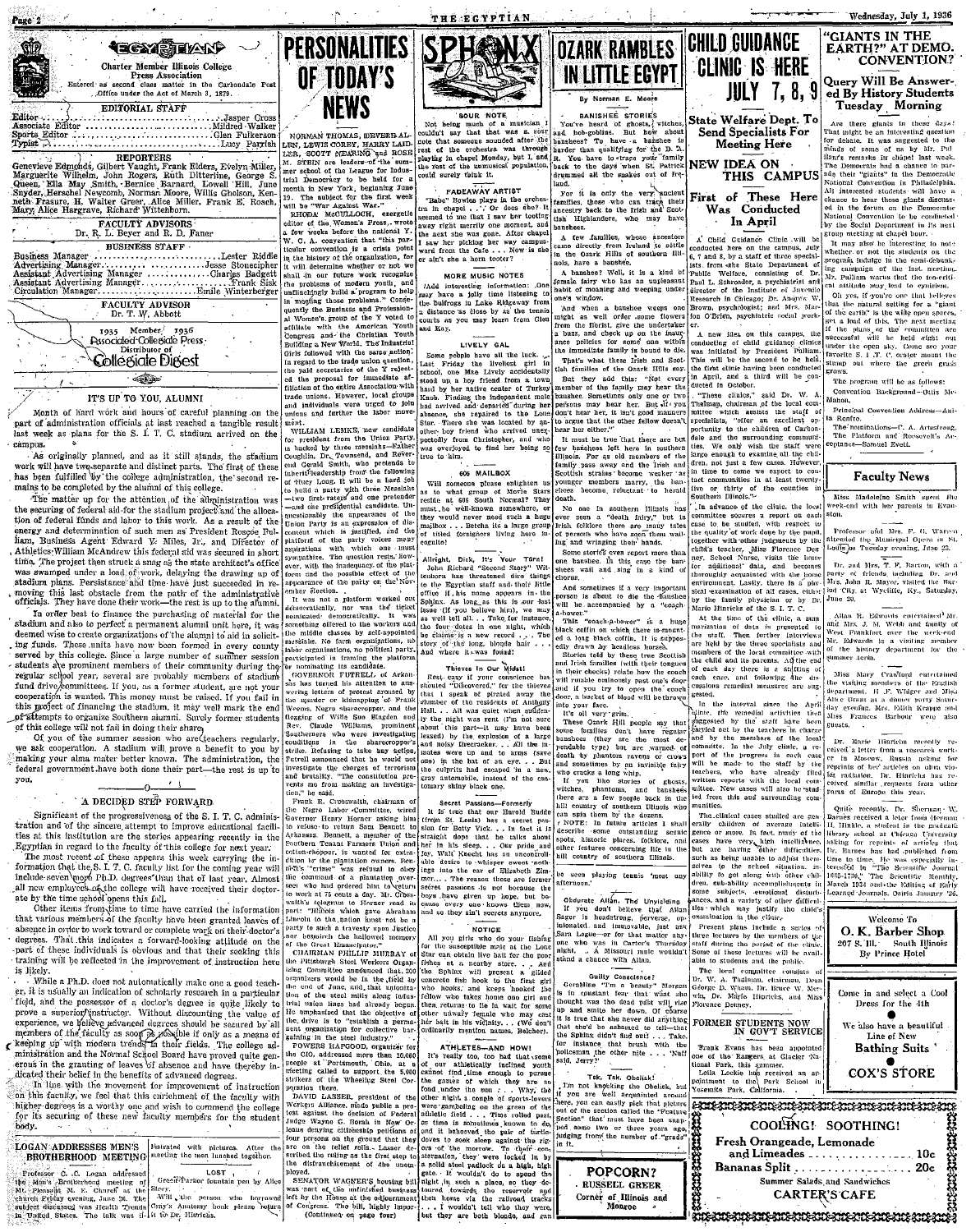Wednesday, July 1, 1936



# $\text{EXPLOS}$ ION-GERMAN STYLE<br>
The new Metorical Channeling-Louis debacts afforded those interested<br>
The new Metorical Channeling-Louis debacts and practime. Of the mil-<br>
idense all particles that the prediction of the mil-<br>
i Incomplete Schedule Is<br>Released Now Subiect To Change

rive notes tookent, games will be<br>played by the S. L TP C, Marconis,<br>according to the tourative schedule<br>for this fall, subject to further resubject to further re $r_{\text{three}}$ 

tic Southern field.

the Southern Bed.<br>
The first away from home game will be played at DeKalb on the following<br>
read at DeKalb on the following<br>
property of DeKalb will be remon-<br>
Teachers of DeKalb will be remon-<br>
berel by Southernors at the count.

ers on November 4. Charleston Teach<br>
on November 4. Charleston Teachters will invade the bomb field<br>
on November 13, while St. Via<br>
will close the season here with a game November 21.

The complete schedule, subject to revision. follows:

Nov. 6-Cape Girardeau-<br>Nov. 13-Charleston-here.<br>Nov. 21-St. Viator-here.

**BALL PLAYERS MAKING GOOD** 

# jors-Minors

rom St. Louis Giobe-Democrat the Illinois Intercollegiate Confer<br>ence is furnishing its share of base man, who performed with the Checago of the lillinois College units and the sected and the section of the property and the matter of the matter of the property of the property of the sected of the property of the property

George Young st Class Hand Laundry<br>200 W. Monroe Street<br>Carbondale, Ill.

PEERLESS **ELEANERS** Quality Cleaning Cash and Carry 205 W. Walnut Phone 637

.<br>Phòne-345

Shownan Jim Farley down to the pool room converse (which are all the<br>symphonizes might not think is o very far removed) the verified was all<br>luminosity are necessary and following the rest of the method in method<br>s. Then Five home football games will be Nowhere could be found one that had not been lured into the maelstre of the levest bubble.

on foreign, fields.<br>
The formula conservative of the brust bubble.<br>
The formula conservative of the Severe dependence was that connected with<br>
The formula conservative of the Severe dependence of the Severe dependence of

**SUMMER LEAGUE'S WHO'S WHO-**

SUMMER LEAGUE'S WHO'S WHO  $\mathbf{N} = \mathbf{N}$  (Rengers); Naugle (Hicks) Irone runs: Wright, Rangers); Allors (Rengers); Naugle (Hicks) in Triples: Cravens (Clyclones);  $\sum_{i=1}^{N}$  (Rengers); When the condition (Dyclones);  $\$ coupl. The book of the Machine of the Machine of the first first first first fine of the long-<br>first first first first first will then provide the state of the state<br>will then play-their rank two games will be obtober 24 w

same Novomber 21.<br>Interesting feature of the schedules in single game with Cape Giran-<br>is the single game with Cape Giran-<br>leau. Formerly this has been a<br>home-and-home series cach year. ON THE COURTS—THE COURTS (The statement (entitle formula the properties in the off-state is the off-state in the Variety of the formula of the coupler in the coupler property of coupler properties and the coupler of the c ON THE COURTS-

evision, follows;<br>
Sept. 26-Arkansas Aggies-here,<br>
Cetober 3-Normal-here,<br>
October 3-Normal-here,<br>
October 19-DeKalb-dhere,<br>
October 24-Makeonde-here,<br>
Nov. 6-Cape Girardeau-here,<br>
Nov. 17-Charlot on share.

**IELINOIS-LOOP** 

# Thirteen Little Nineteeners Now In Ma-

**F.ASY ONE CONSECT AND CONSECT AND ALL AND CONSECT AND A CONSECT AND A CONSECT AND A CONSECT AND A CONSECT AND A CONSECT AND A CONSECT AND A CONSECT AND CONSECT AND CONSECT AND CONSECT AND CONSECT AND CONSECT AND CONSECT** ALITEAUT IS AND 2-<br>It looks as if Dizzy Dean's right<br>is going to build up a myth as great<br>as the one that Schmeling exploded. In the present of the main of the change of the littlens college unit strengtheness is the one that Schmeling exploded.<br>Increase, Pirst there was Bud Charley<br>of Odel, St. Valor College first there are built of the littlens years back, was up with the Yankees

preolleciate meet at Chicago.

**SPORTS EDITO-R-ITES** 

By GLEN FULKERSON

Polaive me-

species. As the state will have the double-barrelied effect of pushing his old near to their best form and building a sub variety squad to fill have the double-barrelied. It numbers are any indication, the enthusiasm therm

Speaking of Tennis, these young Californians are really wizards at

Speaking of Tennis, there young Californiaus are really visited in<br>a violating a wicked recent Tours Dan Badge, three-way then<br>upin of the Winniagon meet, and Davis-Cup-Partner Gete stake, joint hale from the<br>sunkists stat

As Headlines go<br>
"PRISONER STEALS BASE"<br>
-Globe-Democrat

Max Schmeling aserted his right to rule-and<br>what a right.

other Wesleyan receiver midded away<br>from the campils a year ago by the<br>Chicago White Sox, is catching for<br>Richmond, Va., in the Piedmont

have signed with major league clubs.<br>They are Gene Kylen, picker on the DeKah, Teachers - nine, and Goena-<br>tame. Raph Goldsmith, third have<br>man, and Ted Read, southpaw, of<br>Nesslyan, Kylen is with the Yundai Goldsmith With

Rare and aucient books by Arabic scholars were discovered durlug a<br>cataloguing of Ortental manuscripts at Princetori?

WESE'S WHITE STAR MARKET

Staple and Fancy Grocerics; Home Killed Meats

Specials For The 4th of July

Dressed Friers/ Cooked Pienic Hams and

Fresh Fish

. 119 N. Washington Ave.

Closed All Day Saturday the 4th



**Colored Students** Have Dance Friday

"⊤

Free Delivery

dents and was near an the old gram-<br>nation in the Old Science building.<br>Edma Snow, graduate of S. I. T.<br>C. in 1935, and his prelestra played<br>for the dance. Refreshments were



Night In Old Gym About forty students attended the colored stidents' dance a spinsored by the S. 1. T. C. social committee Friday night from 8:30 multi 11:20. The data was held in the old gym-

Š DR. J. A. STOELZLE-211% South Illinois Ave



THE EGYPTIAN

# Tentative Listing, In-<br>complete As Yet, To Have 6 Home Games

The tentative S. I. T. C. basketbail these specified the function of the pear 1235-1357 has been made up, bus ork had finally arrived. So our Tuirteen games are already listed friend Tom deus a Gene Tuirteen games are alr The tentative S. I. T. C. basketball

Among the teams which S. I. T. C. Among the teams when a strip a team are hardwood fang will see in a cition are<br>the Illinois Collope Blneboys, now minus such ratars as Louis "Too-<br>Tall" Lastier and Jim Winn; the<br>Contenary College Gentlemen, tour-

(bit interests and Jones Context (exceed the set of the set of the set of the set of the set of the set of the set of the set of the set of the set of the set of the set of the set of the set of the set of the set of the

.<br>Pebruary 19 and 20, while the final<br>road game will be played at Shurtleff,

February 27. The complete schedule, as not<br>ande up, is as follows.

- 
- 
- 
- 
- 
- 
- 
- 



Solution 2 is all the final tensor and the statistics the statistics of the statistics of the statistics of the statistics of the statistics of the statistics of the statistics of the statistics of the statistics of the

Let be be the castomary includes be reformed the case of the best and the state of the state of the state of the state of the state of the state of the state of the state of the state of the state of the function of the s



erved. The Marcha Scott, T. L. Bryant, Miss

Carbondale



Chann

Schwartz Etapson Fulkerson



**Call A** 

YELLOW CAB

Any Place in the City 10c

Phone 68

EARL, THROGMORTON, Prop.<br>(The Only Cab Company Employing Student Drivers)

**Executive Contract Contract** 



England<br>Mathis **Tenney** Vhitily Winterherzer

Cross-Rea Mixed Doubles Manap-Roles .............1<br>Ioover-Schwartz ............. Surves-Cox Harrett-Cax .<br>Valker-Hill **Femey-Tenney** Moore-Empson Princeton students have organized<br>"pressure group" against the Sureme Court.

South <sub>--</sub> Aiken

**Schwartz-Tenney** 

\*\*\*\*\*\*\*\*\*\*\*\*\*\*\*\*\*\* Dutch Carr's Cafe  $\bullet$ 

 $\cdots$ 

Page 3

**FOX AND CHAMP** 

**RANKINGS AT END** 

OF SECOND WEEK

**Tournament Week** 

Men's Singles

-----------------<br>----------------

-------------------

Men's Doubles

---------1

Plate Lunch with Drink 25c 合义

We Always Sell For Less! North Washington Ave.



The Coolest Place In Town and

> Refresh Yourself at our

**FOUNTAIN** ٠

Chocolate Soda

Try our \$50,000 **HEWITT'S DRUG STORE** Phone 200 SAVE with SAFETY at<br>The Reacall DRUG STORE



Kennelh Cole, S. I. T. C.'s Olympic hope, piaced fourth in the hop.<br>siep and simply in the district try-<br>sign and further in Milwaukee. Wis, ours field Friday in Milwaukee. Wis,<br>Last week, Cole placed fourth again in the